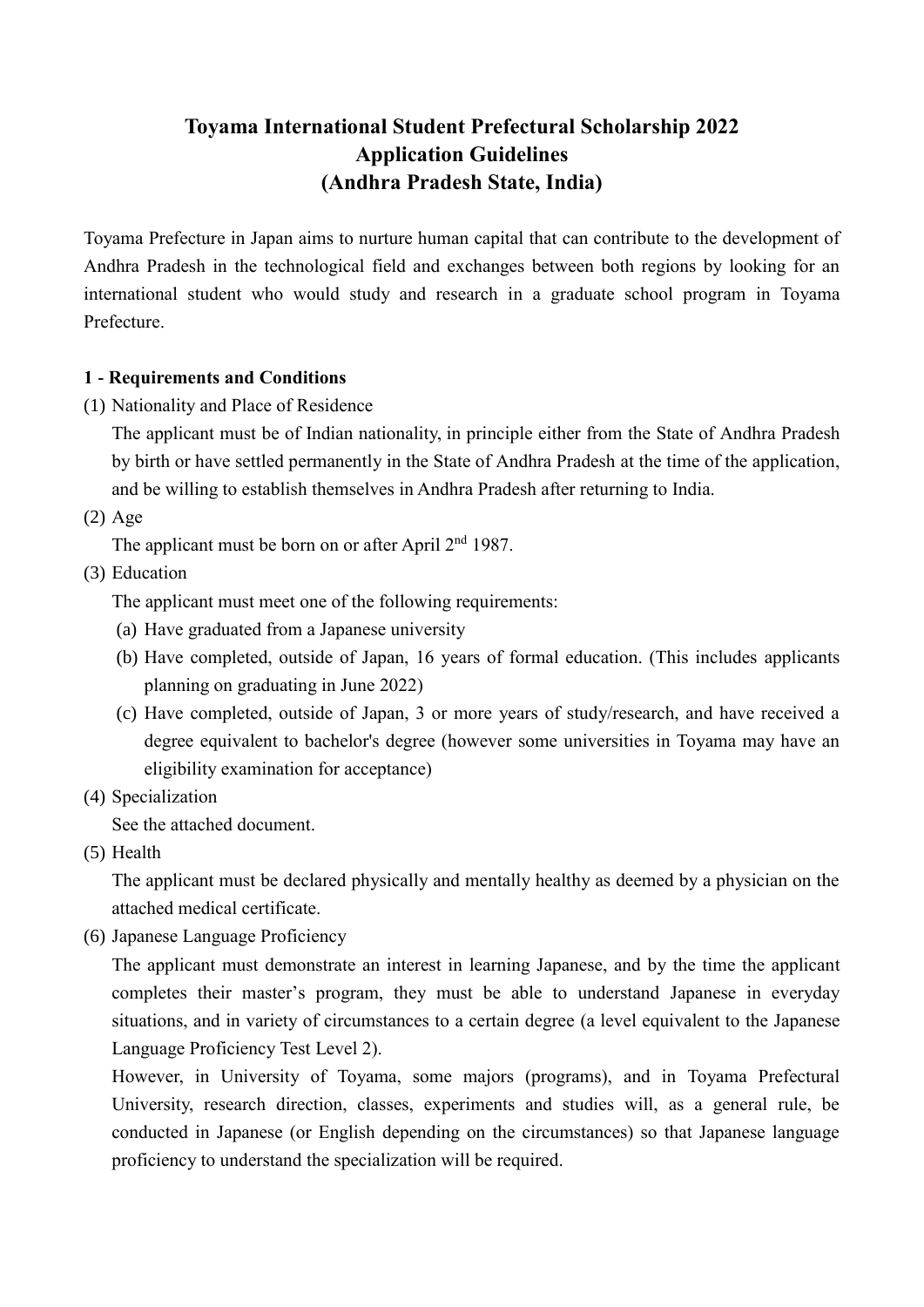(7) Arrival in Japan

In principle, the applicant should be available to come to Japan by the day determined by the Governor between September and October of 2022.

(8) After Graduation

After completion of the master's course, the international student must return to Andhra Pradesh quickly, contribute to the development of Andhra Pradesh in the technological field and exchanges between both regions.

(9) Internship

During their studies, the applicant will participate in an internship at the Toyama Prefecture International Affairs Division about twice a month.

(10) Others

The applicant may not receive any other scholarship or grants.

# **2 - Number of Scholarships**

There is 1 scholarship available for 1 participant.

### **3 - Scholarship Details**

Within the limits of the budget, the scholarship provides for the following expenses, from the day of arrival in Japan until the day of conclusion of studies.

(1) Scholarship Amount

Living expenses: 170,000 yen per month (rent expenses included). However, if the student leaves Japan for over 30 consecutive days or if the student fails to attend classes for a long period of time or otherwise takes a leave of absence from school, payment may be stopped during this interval.

- (2) Travel Expenses
	- ・ Flight to and from Japan: The airplane ticket fare from the international airport closest to the student's residence in India to an international airport in Japan in economy class, as well as the return travel expenses along the same path are included.
	- ・ The cost of transportation from the international airport to Toyama as well as the return travel expenses along the same path are included.
- (3) Tuition Fees: Entrance examination fees, Admission fees, Course fees and Insurances (National Health Care, Accident Insurance)
- (4) Payment Period

The scholarship includes payment for the period of 6 months as a trainee student and the two years of study as a graduate student for a maximum of 2 years and 6 months. No extension will be accepted.

The Prefecture reserves the right to terminate scholarship in the following situations: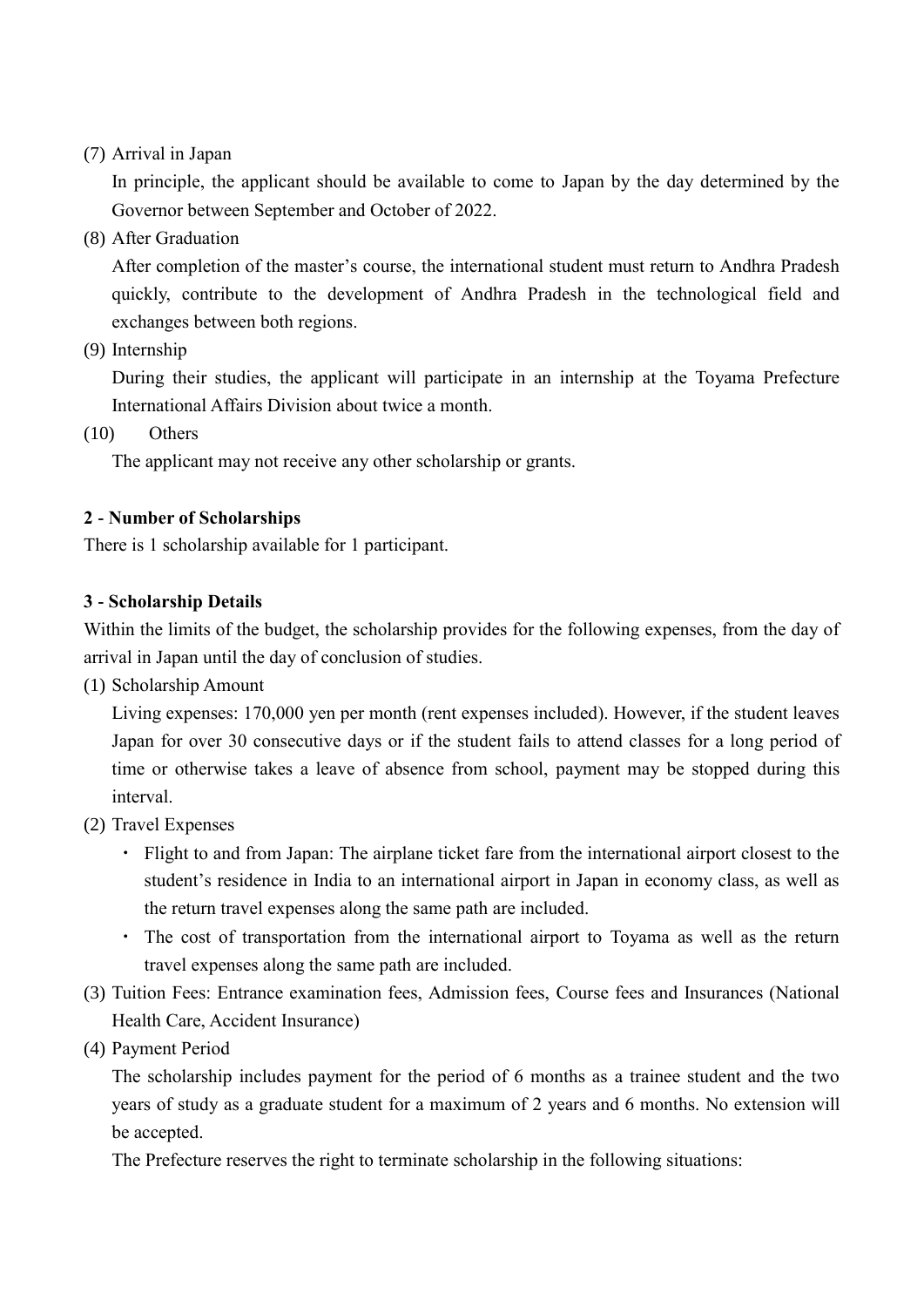- (a) If the application contains any false statement.
- (b) If the student fails to comply with the statements in the Written Pledge.
- (c) If the student commits an act against the law in Japan.
- (d) If the university has taken disciplinary action against the student, such as but not limited to suspension or expulsion. (Scholarship payment may be stopped before said action is decided.)
- (e) If, due to poor results or temporary break of study, the student is deemed to be unable to complete their degree in the length of time specified above.
- (f) If the student's residency status is changed from "International Student" to a different residency status.
- (g) If the student receives a different scholarship (except for specific research funds).
- (h) If, for any other reasons, Toyama Prefecture determines that the applicant is unsuitable as a scholarship student.

### **4 - Application Process**

The applicant must submit a complete set of the following documents to the Toyama Prefecture International Affairs Division, before the determined deadline. No submitted documents will be returned.

- (a) Application Form, with a picture attached (Form #1)
- (b) Field of Study and Study Plan / Placement Preference Form (Form #2)
- (c) Written Pledge (Form #3)
- (d) Certificate of Health (Form #4)
- (e) Statements of Purpose (Form #5)
- (f) Transcript with Final Grades of All Graduated Universities
- (g) Final Diploma of Graduated University or Certificate of Degree Completion (If not available at the time of application, can be substituted for official documents from the university proving the tentative graduation date)
- (h) Letter of Recommendation from Graduated University's Dean or Supervising Professor
- (i) Graduation Thesis Outline (Only applicable to applicants that have written such a thesis)
- (j) Academic Aptitude Certificate (Transcript of GPAT, GATE, or other academic aptitude tests results)
- (k) Passport Copy
- (l) Written Pledge regard to Security Export Control (Form #6)

#### Caution:

- i. All documents must be submitted either in Japanese or in English, or be provided with a translation in either Japanese or English.
- ii. The picture submitted with the application form must have been taken within the last six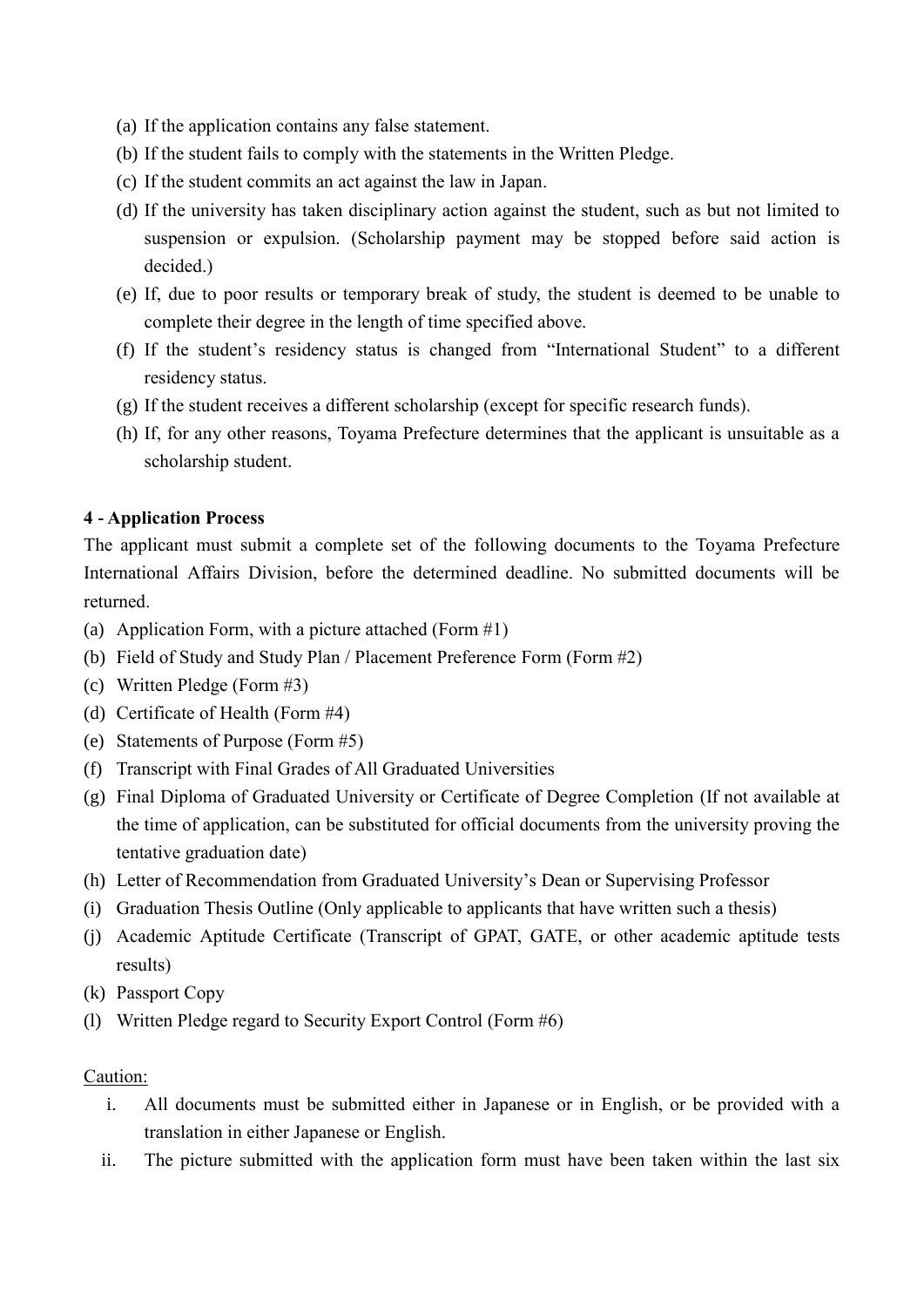months upon submission, and their size must be of 4.5 cm by 3.5 cm, showing the upper body, full-faced, and without any covering on the head.

- iii. Your Field of Study and Study Plan / Placement Preference Form must offer a concrete and detailed plan of your expected research.
- iv. The transcript with the final grades of all graduated universities must show the grades for all of the undertaken courses during each school year, as well as what scale these grades are based on. (For example, you cannot substitute it for a document simply listing your rank upon graduation or your diploma.)
- v. You may submit a copy of your diploma or certificate of degree completion. However, this copy must be attested to by the appropriate authorities of the university having produced the document.
- vi. Host universities in the prefecture that plan to welcome foreign exchange students must conduct strict reviews from a technology provision and goods export standpoint based on the provisions in the Foreign Exchange and Foreign Trade Act. Please be aware when applying that in the case of restricted subjects and matters, you may not be allowed to enroll, you may not be able to choose the desired major, or there may be limits to the research you can conduct.

In addition, the applicant must sign a pledge (Above (1), Form #6) to comply with the "Foreign

Exchange and Foreign Trade Act" and submit it at the time of application.

For more information

"University of Toyama Security Export Control Regulations"

URL <http://www3.u-toyama.ac.jp/soumu/kisoku/pdf/0110401.pdf> "Toyama Prefectural University Security Export Control Regulations" URL https://www.pu-toyama.ac.jp/about/public\_info/anzenhosho/

# **5 - Application Submission**

Submit your application by E-mail to the following address: koryu02@asp.pref.toyama.jp

# **6 - Application Deadline**

Thursday, April 28th 2022

# **7 - Selection**

- 1. A first round of selection will be conducted based on the documents and applications received.
- 2. A second round of selection, by interview, will be conducted with the participants selected in the first round to determine the final scholarship recipient. Information about the time and place of the interview will be sent out at later date to the applicants who pass the first round.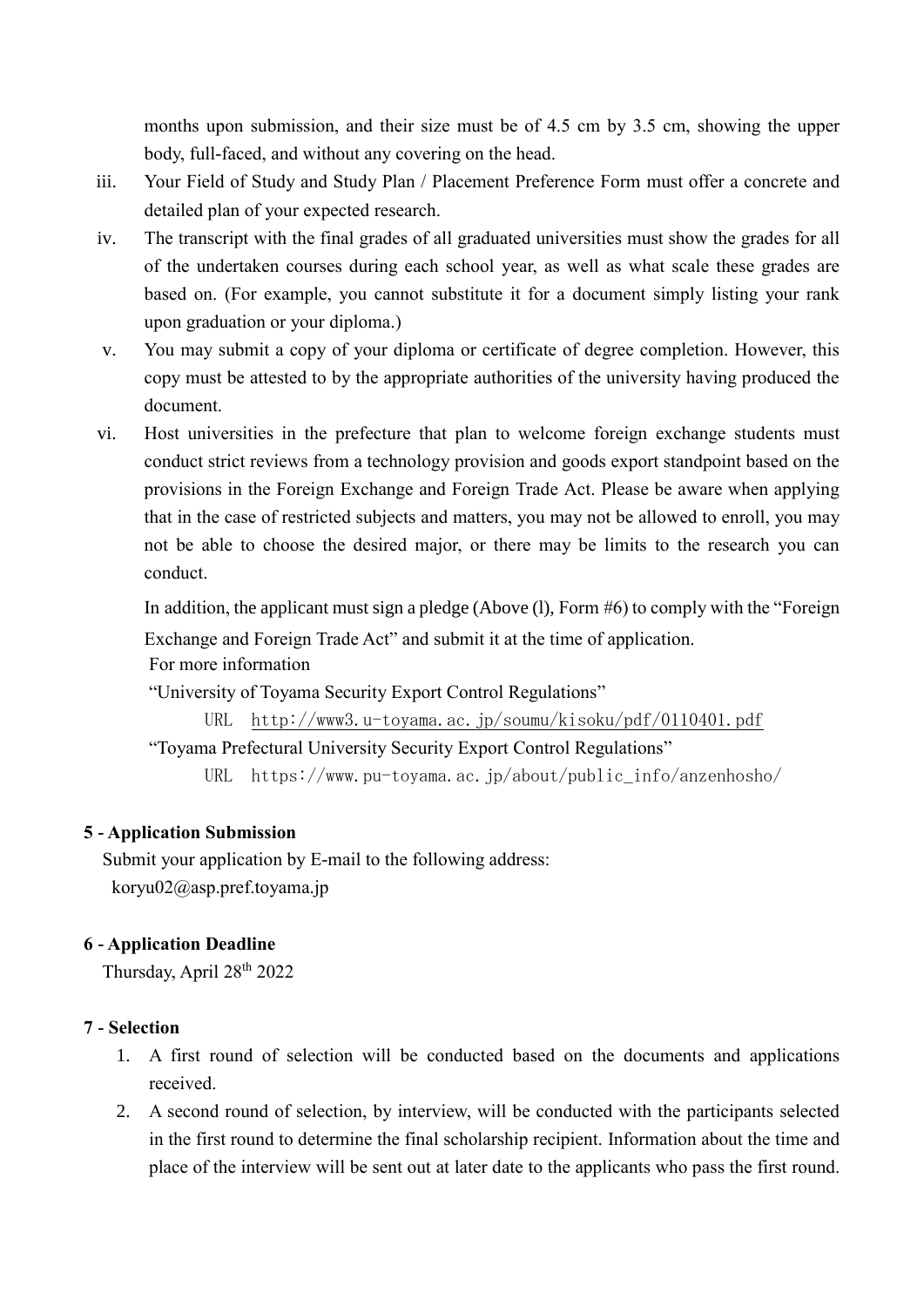The interview will be conducted in English. (In case of difficulty in holding an on-site interview due to immigration restrictions, then it will be moved to a virtual interview.)

# **8 - Placement and Research Direction**

- (1) Consultations regarding the placement of the selected applicant by Toyama Prefecture will be based upon the first then second university preferences written on the Field of Study and Study Plan / Placement Preference Form, and if possible will be granted. However, it is possible that the placement may differ from the preferences expressed; there is no appeal process for the placement.
- (2) Research direction, classes, experiments and studies will, as a general rule, be conducted in Japanese (or English depending on the circumstances).

| Dates                          | Contents                                                    |
|--------------------------------|-------------------------------------------------------------|
| Thu. April 28th 2022           | Application and Document Submission Deadline                |
| From early to mid-May          | 1 <sup>st</sup> Selection (Document Screening)              |
| From the end of May to early   | $2nd$ Selection (Interview)                                 |
| June                           |                                                             |
| Mid-June                       | Applicant Selection, Notification of Results, Admission     |
|                                | Procedures                                                  |
| From July to August            | <b>Immigration Procedures</b>                               |
| October                        | Arrival to Japan (Admission to graduate school as a trainee |
|                                | student)                                                    |
|                                | X The admission may get cancelled if the selected           |
|                                | candidate cannot arrive to Japan due to immigration         |
|                                | restrictions.                                               |
| From<br>November<br>2022<br>to | Admission Examination for the Master's Program (at the      |
| February 2023                  | University of Toyama or Toyama Prefectural University)      |
| April                          | Admission to the Master's Program (If the participant does  |
|                                | not pass the entrance examination, the participant shall    |
|                                | return home in March 2023, and the scholarship will be cut  |
|                                | on the month after the announcement of the examination      |
|                                | results.)                                                   |
| March 2025                     | Completion of Master's Degree. Return to Andhra             |
|                                | Pradesh.                                                    |

### **9 - Application Schedule (Planned)**

# **10 - Miscellaneous**

(1) The recipient of the scholarship will report by paper on the progress of their studies, research,